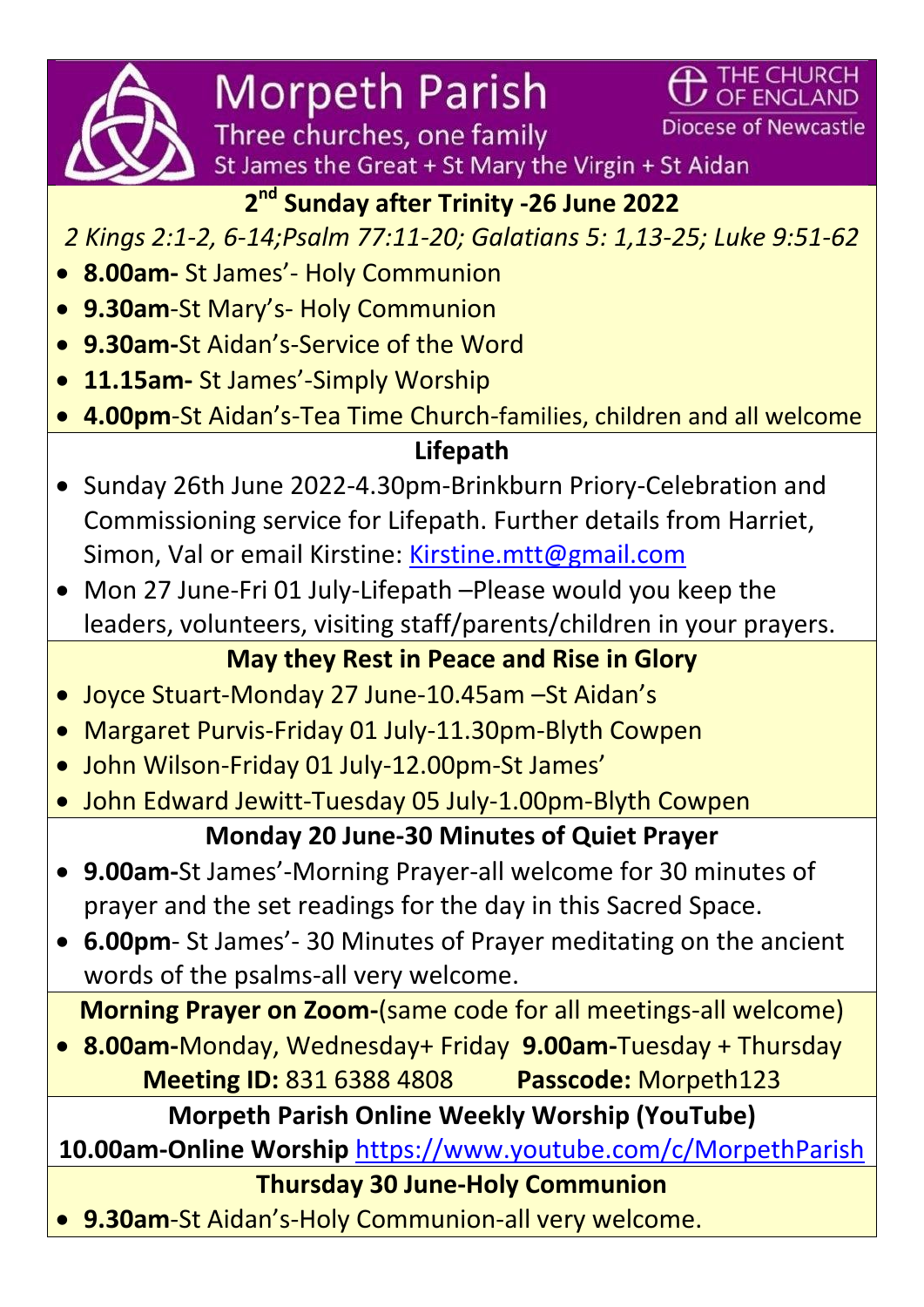#### **Lindsay Harrod Ordination**

 Lindsay Harrod, who did a placement in our Parish in 2021, will be ordained Deacon on Saturday 25 June at 2.30pm at Carlisle Cathedral. Please keep Lindsay in your prayers.

# **Friday 08 July-FEAST**

 Please see Val Cowan to book a place at our next Friday Evening and Spiritual Treasure (FEAST) evening with great food, fellowship and a chance to chat to others.

# **Monthly Prayer List for July**

Thank you very much to Jeremy for compiling the July prayer list. Any ideas for future prayers email: [JeremyLCooper@aol.com.](mailto:JeremyLCooper@aol.com)

# **Newcastle Diocese Link Newspaper**

 Newcastle Diocese Link Newspaper is available online each month. To see the July edition, click here:**[Newcastle Diocese LINK](https://d3hgrlq6yacptf.cloudfront.net/5fbc2ba5a8086/content/pages/documents/link-july-2022-final.pdf)**

# **Contact Morpeth Mental Health-Experienced fundraiser required**

 Contact is a small charity who deal with and support adults who suffer from mental health illness. We cover South East Northumberland and are looking for an experienced fundraiser to start ASAP. Must have experience of applying to large and small funders for core and projects. We are totally self-funding so this is a very important part of what we do. A basic salary will be paid with bonuses paid on receipt of successful bids. Anyone interested please apply to [rhonadunn@gmail.com](mailto:rhonadunn@gmail.com) for a chat or if you know of anyone who might be interested.

### **Dates for the Diary**

- **Saturday 09 July-**8.30am-Men's breakfast (see Cyril)
- **Saturday 16 July-**8.30am-Ladies' breakfast (See Rachel)
- **Saturday 16 July**-St Aidan's-2.00pm-4.00pm. Strawberry Tea

### **Mustard Tree Trust AGM-Sunday 17 July**

 The Mustard Tree Trust (who organise Lifepath) has their AGM and fundraising evening at Manzils, Morpeth on **Sun. 17th July at 7.30pm**. The cost of the meal is £16 per person. Please come and hear about the work they are doing. To book your seat please email [Lindsey@mustardtreetrust.org](file:///C:/Users/Paul%20Rusby/Desktop/Morpeth%20News/Lindsey@mustardtreetrust.org)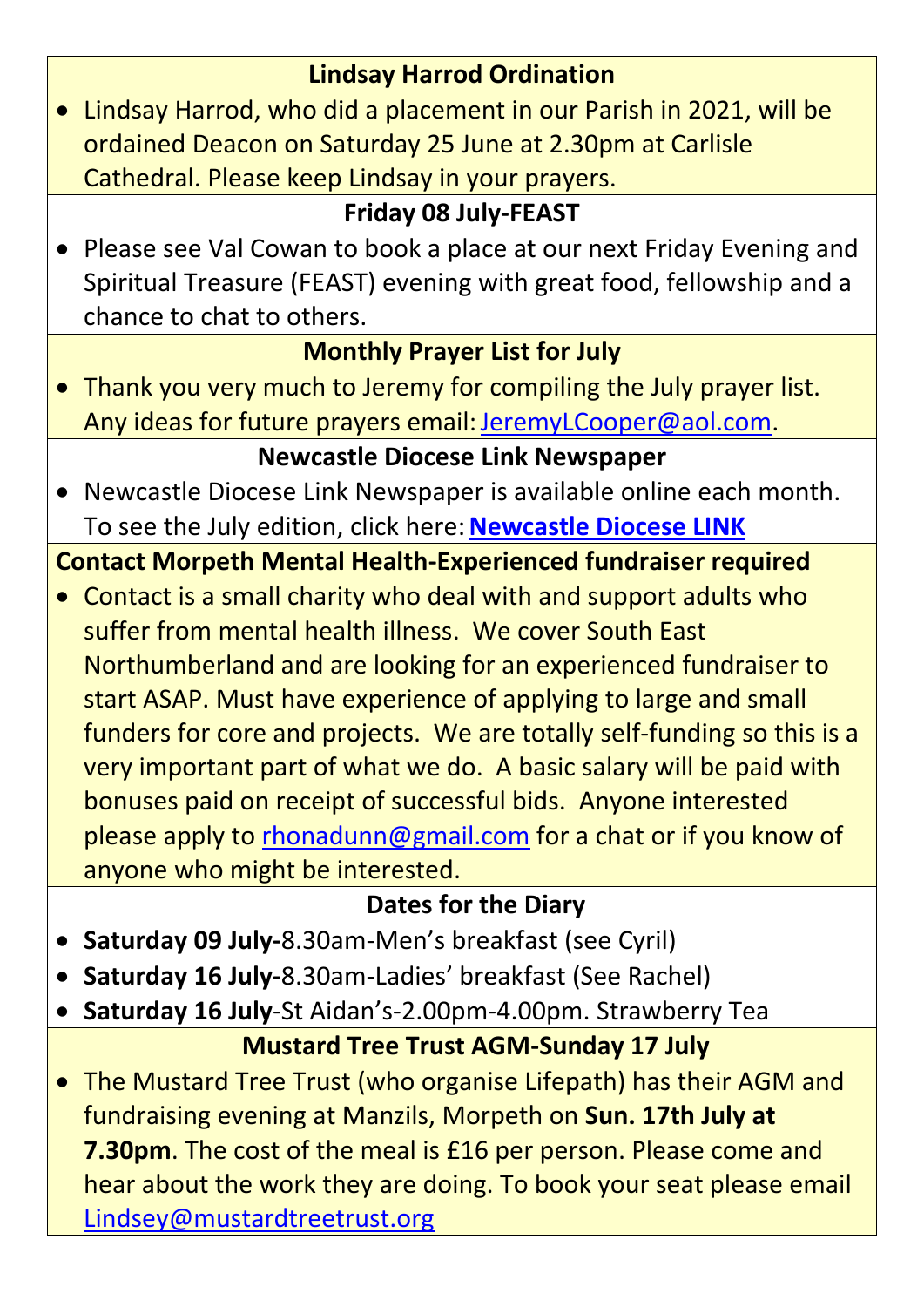| <b>Rock Festival Choir Concert-See Richard Bishopp for details</b>    |
|-----------------------------------------------------------------------|
| • Rock Festival Choir is an excellent local chamber choir who have a  |
| concert on Saturday 02 July at St Paul's Church, Alnwick at 7:30pm,   |
| tickets £10. Featuring music of Bach, Monteverdi and Rutter's A       |
| Ukrainian Prayer. For details see https://www.rockfestivalchoir.org/  |
| <b>KEVI Concert at St James' Church</b>                               |
| • Robin Forbes and KEVI students from the past 26 years will be       |
| performing in a concert on Saturday 09 July at St James' Church       |
| (9.00pm-10.30pm). Tickets from KEVI 01670 515415. Musical styles      |
| including opera, rock, jazz, musical theatre, gospel and blues.       |
| <b>West End Refugee Service (WERS)</b>                                |
| • WERS support people seeking asylum and refugees in the North East.  |
| If you would like to find out about the work of WERS or subscribe to  |
| their news sheet see https://www.wers.org.uk/                         |
| <b>Parish Giving Scheme (PGS)</b>                                     |
| • For details about giving in our Parish, see Dave Pope or Simon or   |
| click here: Parish Giving Information                                 |
| PARISH REG. NUMBER - 250625232<br>TO JOIN- Phone 0333 002 1271        |
| <b>Collect for 2<sup>nd</sup> Sunday after Trinity</b>                |
| Faithful Creator,                                                     |
| whose mercy never fails:                                              |
| deepen our faithfulness to you                                        |
| and to your living Word,                                              |
| Jesus Christ our Lord. Amen                                           |
| <b>Weekly News</b>                                                    |
| If you have anything that you would like included in our Weekly News, |
| please email news.morpethparish@gmail.com or leave a note in the      |
| Parish Office or chat to Simon or Paul.                               |
| Website: www.parishofmorpeth.org.uk Facebook: @morpethparish          |
| Parish Office: office.morpethparish@gmail.com 01670 503326            |
| Simon: rev.simonjhwhite@gmail.com Paul: paulrusby1@gmail.com          |
| Information for Weekly News: news.morpethparish@gmail.com             |

**'Cast all your anxiety on him because he cares for you.' 1 Peter 5:7**